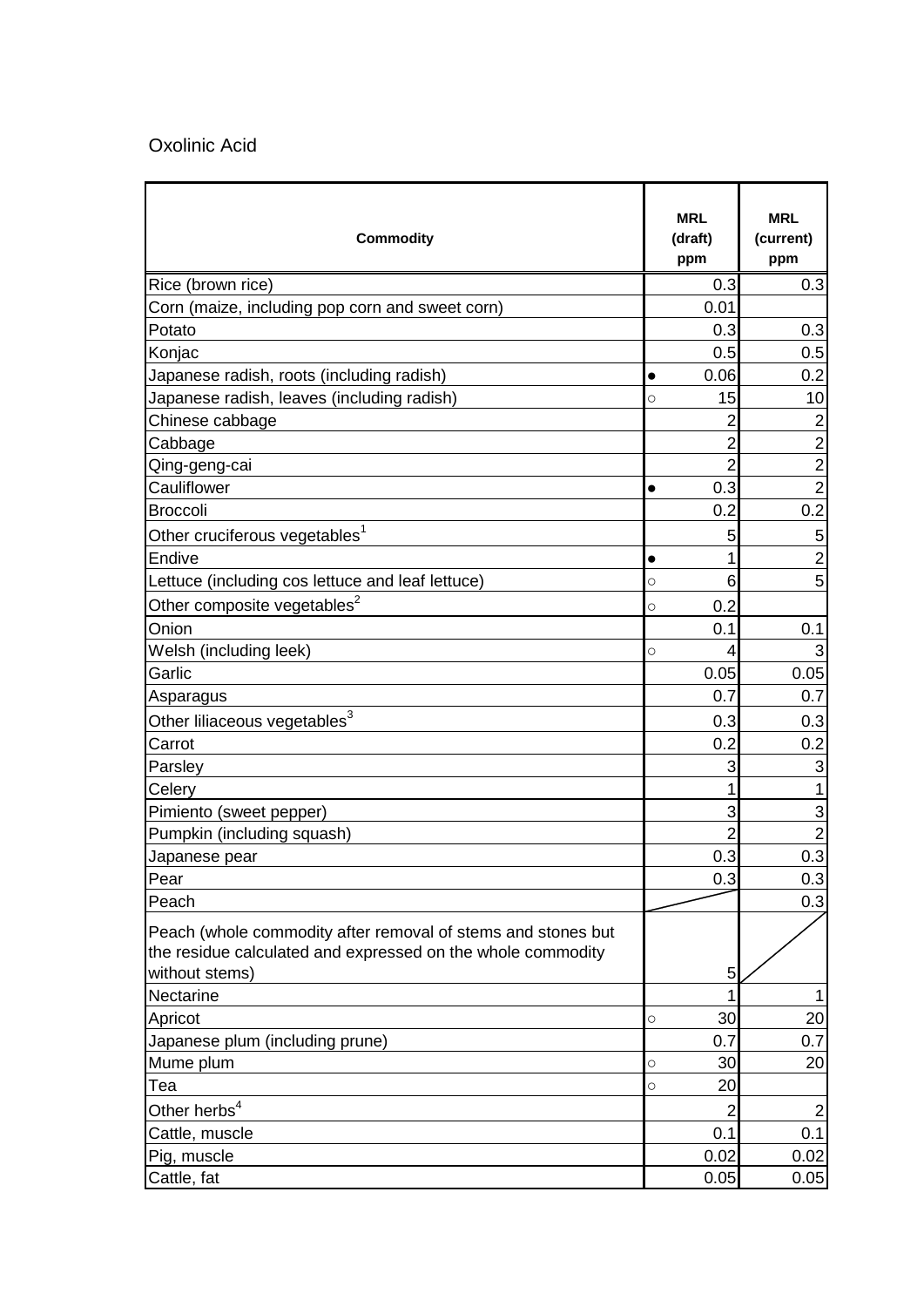| <b>Commodity</b>                                                 | <b>MRL</b><br>(draft)<br>ppm | <b>MRL</b><br>(current)<br>ppm |
|------------------------------------------------------------------|------------------------------|--------------------------------|
| Pig, fat                                                         | 0.02                         | 0.02                           |
| Cattle, liver                                                    | 0.1                          | 0.1                            |
| Pig, liver                                                       | 0.02                         | 0.02                           |
| Cattle, kidney                                                   | 0.1                          | 0.1                            |
| Pig, kidney                                                      | 0.02                         | 0.02                           |
| Cattle, edible offal <sup>5</sup>                                | 0.1                          | 0.1                            |
| Pig, edible offal                                                | 0.02                         | 0.02                           |
| Chicken, muscle                                                  | 0.03                         | 0.03                           |
| Chicken, fat                                                     | 0.1                          | 0.1                            |
| Chicken, liver                                                   | 0.04                         | 0.04                           |
| Chicken, kidney                                                  | 0.04                         | 0.04                           |
| Chicken, edible offal                                            | 0.1<br>$\bigcirc$            | 0.06                           |
| Salmoniformes (such as salmon and trout) <sup>6</sup>            | 0.1                          | 0.1                            |
| Anguilliformes (such as eel)                                     | 0.1                          | 0.1                            |
| Perciformes (such as bonito, horse mackerel, mackerel, sea bass, |                              |                                |
| sea bream and tuna)                                              | 0.06                         | 0.06                           |
| Other fish <sup>7</sup>                                          | 0.05                         | 0.05                           |
| <b>Crustaceans</b>                                               | 0.03                         | 0.03                           |

● : Commodities for which MRLs are to be lowered.

○: Commodities for which MRLs are to be increased.

NOTE: The residue definition is oxolinic acid only. The residue definition will not be changed.

\* Since this substance corresponds to be an antibiotic or chemically synthesized antibacterial substance, the compound shall not be included in any commodity for which the MRL is not given in the above table and in any commodity not listed above.

\* Diagonal line means deletion of a food category to which an MRL applies.

\* Food categories "Peach" will be abolished and integrated into "Peach (whole commodity after removal of stems and stones but the residue calculated and expressed on the whole commodity without stems)" , followed by the current food category system for MRLs for agricultural and veterinary chemicals in Japan.

- 1. "Other cruciferous vegetables" refers to all cruciferous vegetables, except Japanese radish roots and leaves (including radish), turnip roots and leaves, horseradish, watercress, Chinese cabbage, cabbage, brussels sprouts, kale, komatsuna (Japanese mustard spinach), kyona, qing-geng-cai, cauliflower, broccoli and herbs.
- 2. "Other composite vegetables" refers to all composite vegetables, except burdock, salsify, artichoke, chicory, endive, shungiku, lettuce (including cos lettuce and leaf lettuce) and herbs.
- 3. "Other liliaceous vegetables" refers to all liliaceous vegetables, except onion, welsh (including leek), garlic, nira, asparagus, multiplying onion and herbs.